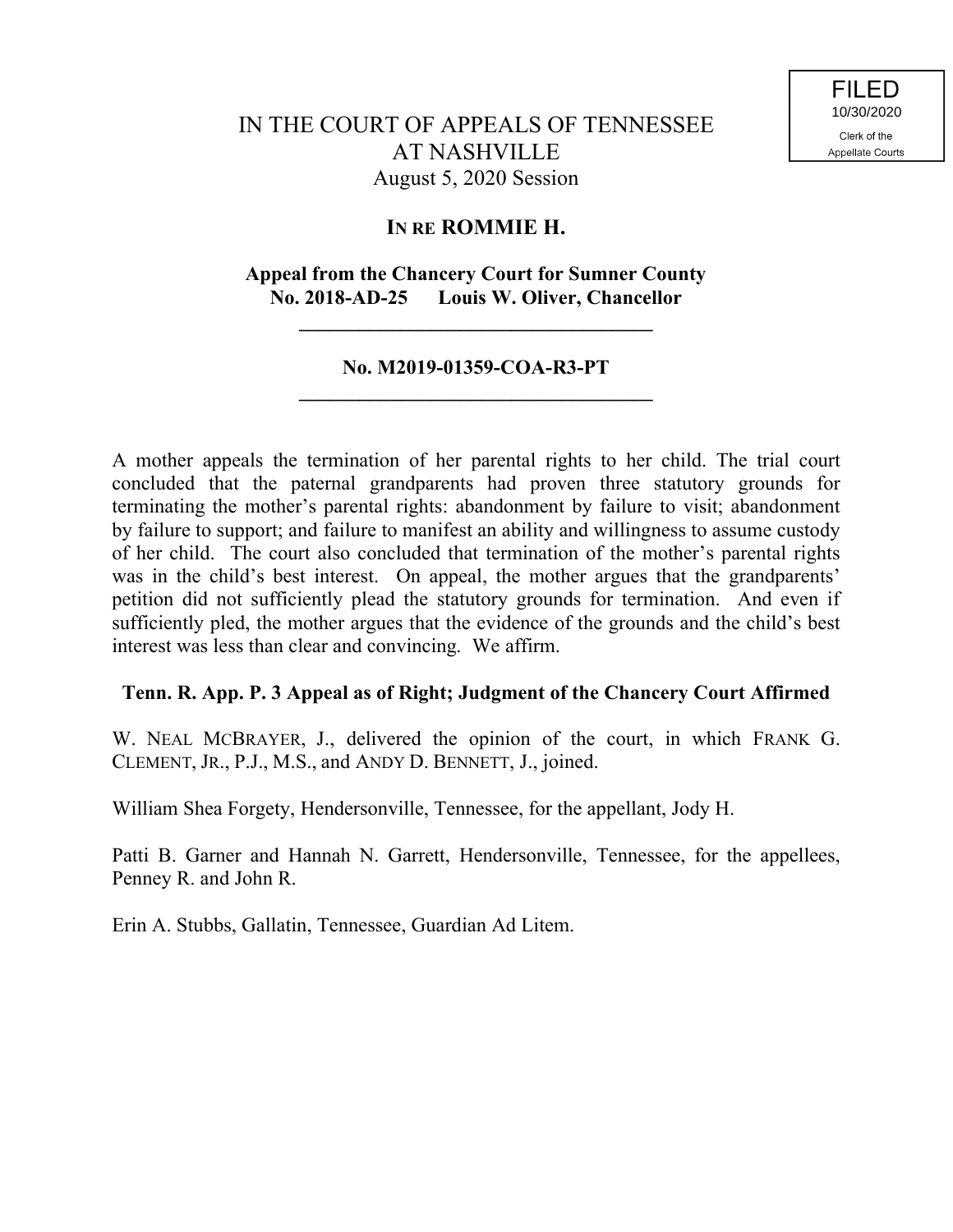#### **OPINION**

### **I.**

 $A<sub>1</sub>$ 

Jody H. ("Mother") is the biological mother of three children, Hayden, Caleb, and Rommie. Mother voluntarily surrendered her parental rights to Caleb when he was born.<sup>1</sup> But she contends the trial court erred in terminating her parental rights to Rommie.

In 2016, Mother lived with Hayden, Rommie, and John H. ("Father") in a twobedroom mobile home. As a couple, Mother and Father struggled financially. Father's parents were often asked to help pay their bills. Mother blamed Father for their financial woes, citing his inability to keep a job. In August, however, Mother quit her job, leaving Father as the sole breadwinner for the family.

Hayden, Mother's child from a previous relationship, was nine years old. He had been diagnosed with autism at an early age. In September 2016, he revealed that Mother wrapped duct tape around his mouth and hands to keep him quiet. He complained that removing the tape "hurt his hair." His allegations prompted the Tennessee Department of Children's Services ("DCS") to open an abuse investigation.

A couple of weeks later, law enforcement reported two toddlers had been discovered in a residential neighborhood without supervision. The toddlers appeared to be approximately one and three years old. One was dressed only in a diaper. They were both dirty, but unharmed. A DCS investigator, along with law enforcement, canvassed the neighborhood for information. Approximately two hours after the children were found, Mother emerged from her home. She identified the toddlers as her niece's children whom she had been babysitting. She surmised that they had wandered off while she was sleeping. Mother seemed unconcerned that the toddlers were alone outside for several hours. According to Mother, this was not the first time they had escaped.

The DCS investigator noted that Mother's home environment was inappropriate for the children. The electricity had been disconnected for nonpayment. The home had "a strong odor of urine." The children's beds were wet. Clothes, toys, and dirty diapers littered the floor. The investigator also realized that Mother was the alleged perpetrator in an open abuse investigation. When questioned about the abuse allegations, Mother explained that "she was just playing" and "she had only done it a few times before."

Mother was immediately arrested on child neglect charges. Hayden and Rommie, who was just fourteen months old, were initially placed with their maternal grandmother.

 $\overline{a}$ 

<sup>&</sup>lt;sup>1</sup> Mother testified that friends adopted Caleb after his birth in exchange for \$500.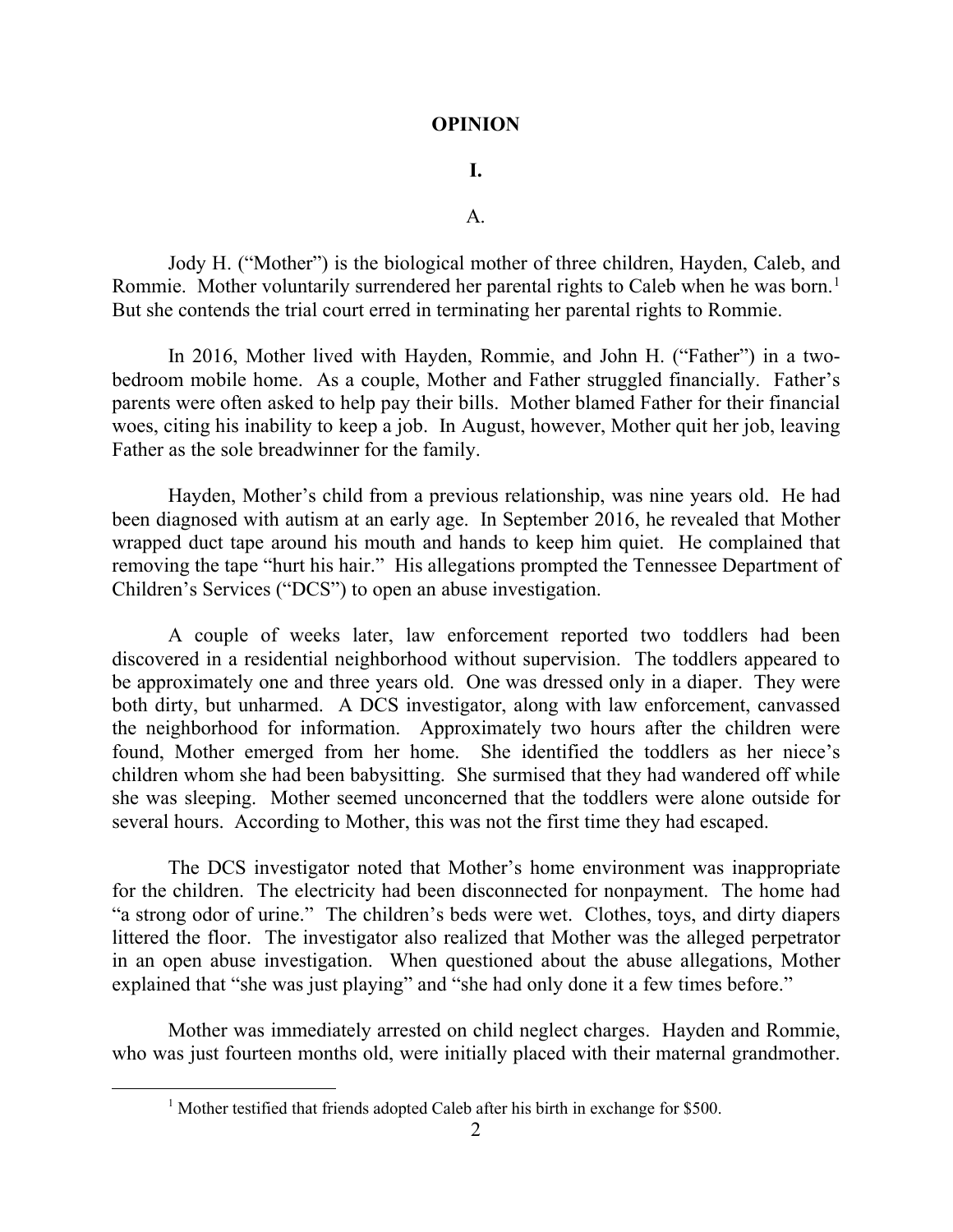About a month later, the maternal grandmother indicated she was no longer willing to care for the children. With Mother's consent, the juvenile court awarded temporary custody of Rommie to her paternal grandparents, Penney R. and John R. Hayden was placed separately with his paternal grandparents.

The juvenile court adjudicated both children dependent and neglected. And on April 27, 2017, the court transferred custody of the children to their respective paternal grandparents and allowed DCS to terminate services. The court determined it was in the children's best interest to transfer custody since Mother remained incarcerated with unresolved legal issues. The court specified that Mother could seek a return of custody "when . . . ready."

Mother later pled guilty to felony child abuse and neglect for her treatment of her oldest child. She was released on August 9, 2017, having served 10 months of a threeyear sentence. She remained on supervised probation for the next two years.

While incarcerated, Mother ended her relationship with Father. After her release, she was hired as a full-time employee at a construction company. From October 2017 through the time of trial, she worked approximately forty hours per week, earning between \$10 and \$11 an hour. With her consistent earnings, Mother's financial situation improved to the point that she was able to purchase a car.

But Mother never filed a petition to regain custody of Rommie. And she waited five weeks after her release to contact the paternal grandparents about visiting her child, who was then over two years old. The paternal grandparents arranged an initial visit at a time and place convenient for Mother. Still, Mother was late. Two weeks later, Mother called again. A second visit was arranged near Mother. And again, she was late. Both visits were short, only about an hour.

Another month went by with no contact from Mother. When Mother resurfaced, the paternal grandparents agreed to meet Mother and her family for dinner at a local restaurant. The paternal grandparents later explained that the change in visitation was Mother's idea. She wanted to have dinner instead of playing at a playground. As usual, Mother was late. At Mother's request, the paternal grandparents also brought the child to a holiday party hosted by Mother's family that same month.

Mother visited her child four times in 2018—in January, April, June, and July. The first three visits were each about an hour or two at a local restaurant. In July, she attended the child's third birthday party at the paternal grandparents' home. And, for the first time, she brought gifts—clothes, a toy, and a \$20 gift card.

Mother's gross earnings in 2018 were over \$25,000. Her estimated living expenses ranged between \$500 and \$1000 a month. In the spring of 2018, Mother met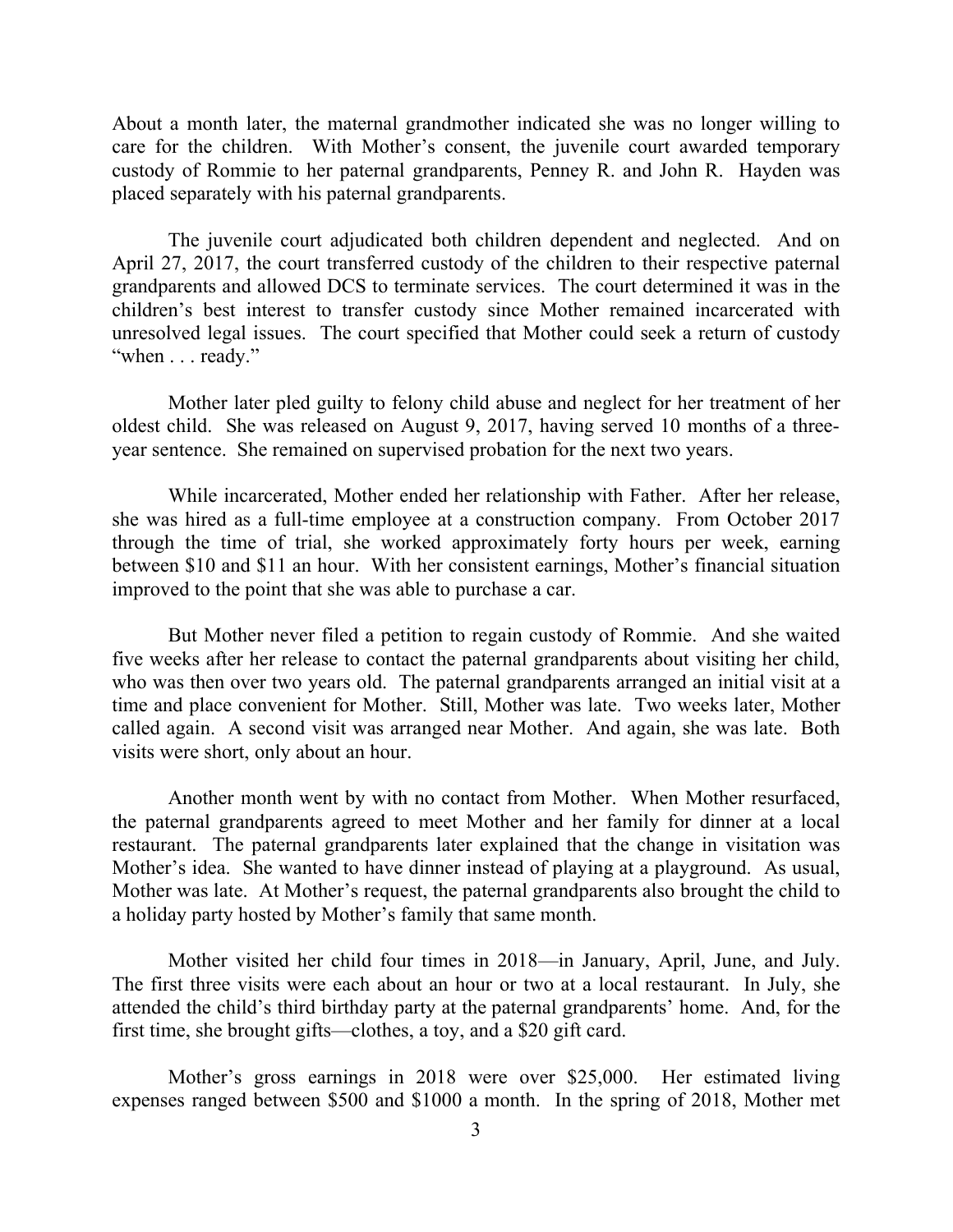Roy G. through an online dating service. Two weeks later, the couple moved in together. After Roy G. moved in, he paid half of Mother's living expenses. Mother agreed that, in combination, the couple had approximately \$30,000 in disposable income in 2018. But other than the July 2018 birthday gifts, Mother never contributed toward her child's support.

B.

On July 31, 2018, the paternal grandparents filed a petition to adopt Rommie and to terminate Mother's and Father's parental rights. The petition alleged multiple grounds for termination against each parent. Father consented to termination of his parental rights before trial. But Mother opposed termination of her rights.

The day before trial, April 10, 2019, Mother filed a motion to dismiss. She contended that the paternal grandparents had failed to plead any grounds for termination of her parental rights. After reviewing the petition and considering the arguments of counsel, the court denied the motion to dismiss.

At trial, Mother conceded that using duct tape on her son was "the biggest mistake of [her] life." The incident caused her to "los[e] both of [her] kids" and "destroyed [her] future." But this was not an isolated incident. Proof at trial revealed other examples of Mother's poor parenting skills. Hayden had nearly drowned at age two while he was with Mother and Father in a backyard pool. Mother did not notice he was in danger until the maternal grandmother brought it to her attention. Similarly, Mother failed to notice that her niece's children had wandered away from her home for almost three hours. While Rommie was in Mother's care, she twice contracted pinworms from playing in the cat's litter box. Mother also admitted she and Father had used illegal drugs in the children's presence.

The paternal grandparents also highlighted Mother's limited involvement in her child's life. She never asked the paternal grandparents about her child's health, education, or well-being. And she waited five weeks after her release to call to schedule a visit. After that, she called, at best, once a month or so. And she never came to a visit alone. She always brought the maternal grandmother, and later, Roy G. During the four months before the petition was filed, Mother and the child spent approximately six and one-half hours together, and none of it one-on-one. Mother made no effort to maintain contact between visits. She never talked to her child on the telephone or followed up on the paternal grandmother's suggestion that she try to video chat.

For her part, Mother emphasized her improved financial situation. She had been consistently employed since her release. She had no contact with Father. She had complied with all of her probation requirements. She had not used illegal drugs since March 2018. And her current home was clean and pet-free.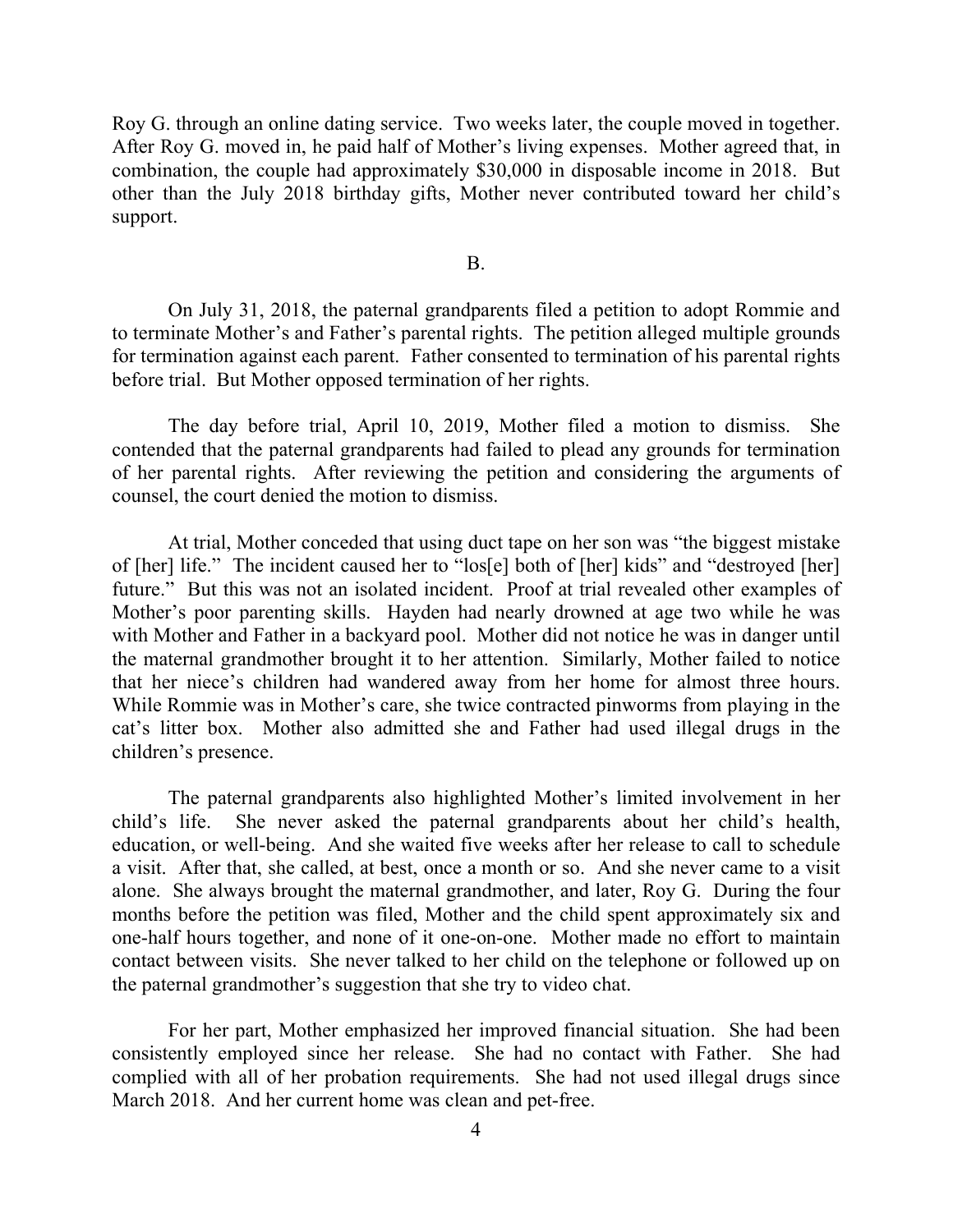Mother brushed off the episodes from her past, mostly claiming that she was not at fault. The near drowning incident was an accident. DCS investigated but took no action against her. She tried to take care of the pinworm issue by treating the cat and cleaning out the litter box. And she blamed Father for the toddlers' escape, the lack of electricity, and bringing drugs and inappropriate people into the home.

Still, Mother knew that DCS had recommended she complete certain tasks to regain custody. She acknowledged that DCS had created a family plan after her arrest. Although she completed the recommended parenting assessment, she never took parenting classes, obtained homemaker services, or took any other steps to improve her parenting skills.

Mother was also aware of her obligation to support her child. According to Mother, she never paid any support because the paternal grandparents never asked and she had her own bills to pay. As for her infrequent visits with her child, she complained that the paternal grandparents were in control. She would have visited more if she had been allowed. But she agreed that the paternal grandparents never interfered with her visitation. They responded to her visit requests and tried to accommodate her schedule.

The trial court concluded that the paternal grandparents had shown, by clear and convincing evidence, three grounds for termination of Mother's parental rights abandonment by failure to support, abandonment by failure to visit, and failure to manifest an ability and willingness to assume physical custody or financial responsibility for the child. The court further concluded that the evidence was clear and convincing that termination of Mother's parental rights was in the child's best interest.

#### **II.**

A parent has a fundamental right, based in both the federal and state constitutions, to the care and custody of his or her own child. *Stanley v. Illinois*, 405 U.S. 645, 651 (1972); *In re Angela E.*, 303 S.W.3d 240, 250 (Tenn. 2010); *Nash-Putnam v. McCloud*, 921 S.W.2d 170, 174 (Tenn. 1996); *In re Adoption of Female Child*, 896 S.W.2d 546, 547 (Tenn. 1995). But parental rights are not absolute. *In re Angela E*., 303 S.W.3d at 250. State statute identifies those circumstances in which the government's interest in the welfare of a child justifies interference with a parent's constitutional rights. *See* Tenn. Code Ann. § 36-1-113(g) (Supp. 2019).

Tennessee Code Annotated § 36-1-113 sets forth both the grounds and procedures for terminating parental rights. *In re Kaliyah S.*, 455 S.W.3d 533, 546 (Tenn. 2015). Parties seeking termination of parental rights must first prove the existence of at least one of the statutory grounds for termination listed in Tennessee Code Annotated § 36-1- 113(g). Tenn. Code Ann.  $\S 36$ -1-113(c)(1). If one or more statutory grounds for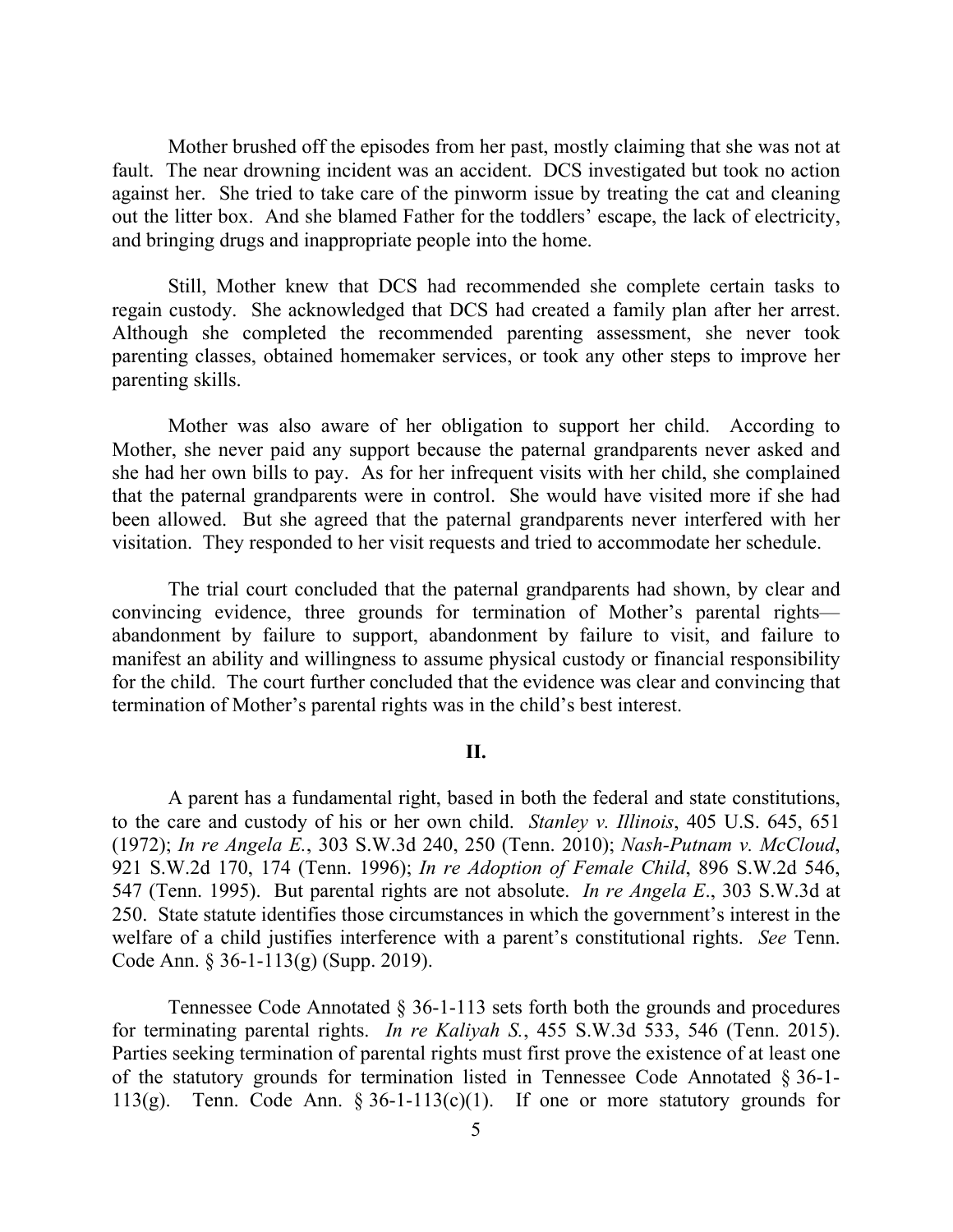termination are shown, they then must prove that terminating parental rights is in the child's best interest. *Id.* § 36-1-113(c)(2).

Because of the constitutional dimension of the rights at stake in a termination proceeding, parties seeking to terminate parental rights must prove both the grounds and the child's best interest by clear and convincing evidence. *In re Bernard T.*, 319 S.W.3d 586, 596 (Tenn. 2010) (citing Tenn. Code Ann. § 36-1-113(c); *In re Adoption of A.M.H.*, 215 S.W.3d 793, 808-09 (Tenn. 2007); *In re Valentine*, 79 S.W.3d 539, 546 (Tenn. 2002)). This heightened burden of proof serves "to minimize the possibility of erroneous decisions that result in an unwarranted termination of or interference with these rights." *Id.* "Clear and convincing evidence" leaves "no serious or substantial doubt about the correctness of the conclusions drawn from the evidence." *Hodges v. S.C. Toof & Co.*, 833 S.W.2d 896, 901 n.3 (Tenn. 1992). It produces a firm belief or conviction in the fact-finder's mind regarding the truth of the facts sought to be established. *In re Bernard T.*, 319 S.W.3d at 596.

We review the trial court's findings of fact "de novo on the record, with a presumption of correctness of the findings, unless the preponderance of the evidence is otherwise." *In re Taylor B.W.*, 397 S.W.3d 105, 112 (Tenn. 2013); Tenn. R. App. P. 13(d). We then "make [our] own determination regarding whether the facts, either as found by the trial court or as supported by a preponderance of the evidence, provide clear and convincing evidence that supports all the elements of the termination claim." *In re Bernard T*., 319 S.W.3d at 596-97. We review the trial court's conclusions of law de novo with no presumption of correctness. *In re J.C.D.*, 254 S.W.3d 432, 439 (Tenn. Ct. App. 2007).

#### A.

We first address Mother's argument that the petition did not provide adequate notice of the alleged grounds for termination of her parental rights. Parental rights can only be terminated on grounds that were alleged in the termination petition. *See In re M.J.B.*, 140 S.W.3d 643, 655-56 (Tenn. Ct. App. 2004). Notice is "a fundamental component of due process." *In re W.B.*, M2004-00999-COA-R3-PT, 2005 WL 1021618, at \*13 (Tenn. Ct. App. Apr. 29, 2005); *see also Keisling v. Keisling*, 92 S.W.3d 374, 377 (Tenn. 2002) ("Basic due process requires 'notice reasonably calculated under all the circumstances, to apprise interested parties of the pendency of the action and afford them an opportunity to present their objections.'" (citation omitted)). Pleadings should give the opposing party enough notice of the issues to prepare a defense. *Keisling*, 92 S.W.3d at 377. In the context of parental termination, due process requires that the parent be notified of the alleged grounds for termination. *In re Jeremiah N.*, No. E2016-00371- COA-R3-PT, 2017 WL 1655612, at \*8 (Tenn. Ct. App. May 2, 2017).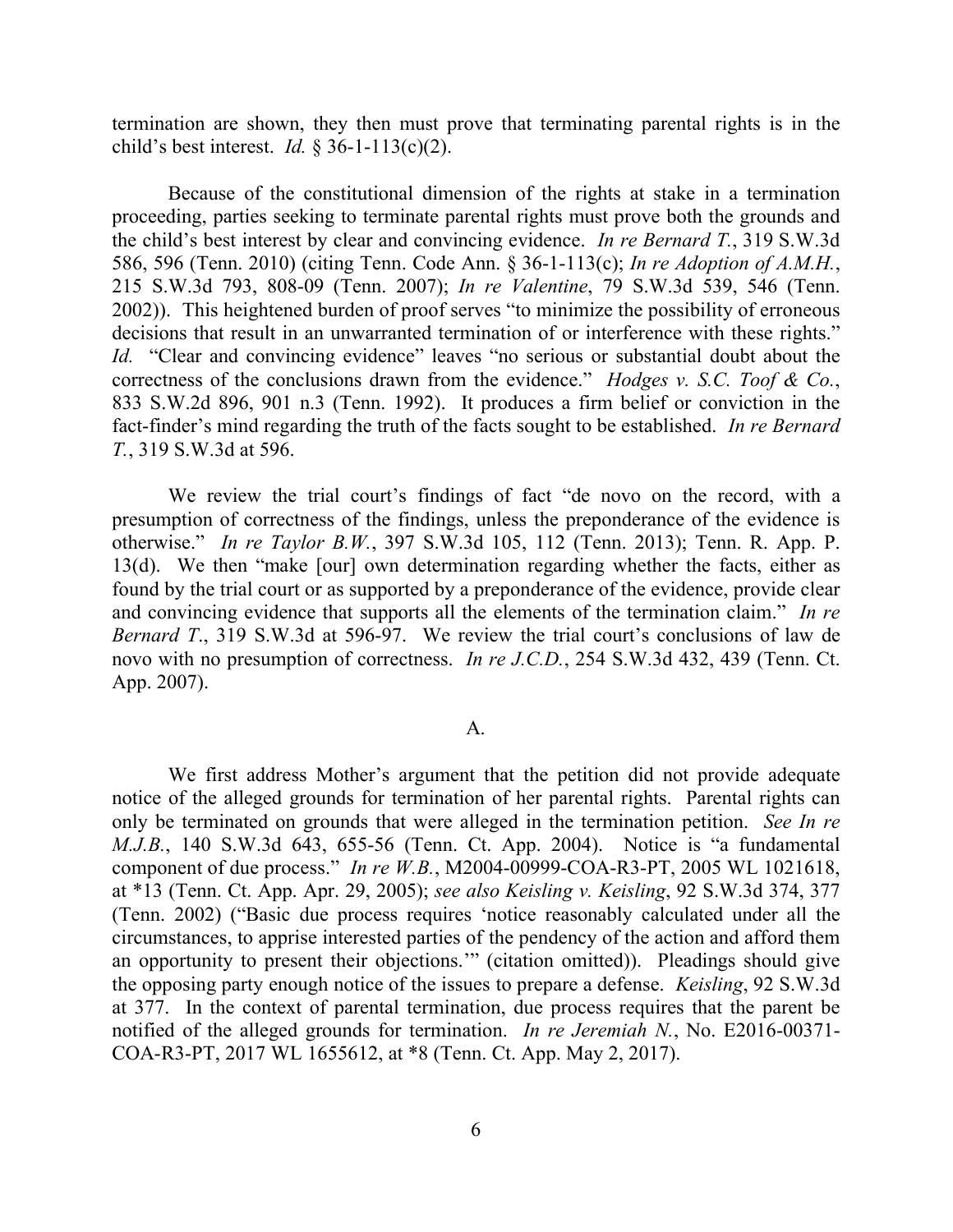We conclude that the petition adequately apprised Mother that the paternal grandparents were pursuing abandonment by failure to support and failure to visit as grounds for termination of Mother's parental rights. *See* Tenn. Code Ann. § 36-1- 102(1)(A)(i) (Supp. 2018). In relevant part, the petition alleged

24. Pursuant to T.C.A. § 37-1-113, the Mother has abandoned the child by her willful failure to support the child for four (4) months immediately preceding the filing of this petition or the support paid in the four months immediately preceding the filing of this petition was token support. Mother has not contributed to the support of the child since October, 2016. Mother is able bodied and capable of working and supporting the child and she has made no attempt to support the child and has provided no justifiable excuse for failing to support the child.

. . . .

26. The Mother has abandoned the child in that she has failed to seek reasonable visitation with the child for four (4) months immediately preceding the filling of this petition and has failed to visit or the visits in the four (4) months immediately preceding the filing of this petition were token visits merely to maintain minimal contact, as defined in T.C.A. § 36-1-102.

Mother complains that the statutory grounds for termination are listed in Tennessee Code Annotated § 36-1-113(g), not "T.C.A. § 37-1-113" or "T.C.A. § 36-1-102." That may be true, but these citations did not deprive Mother of adequate notice. *See* Tenn. R. Civ. P. 8.05(1) (allowing the pleader to "either specifically refer to the statute or state all of the facts necessary to constitute such breach so that the other party can be duly apprised of the statutory violation charged"). The petition alleged that Mother abandoned her child, one of the statutory grounds for termination. *See* Tenn. Code Ann. § 36-1-113(g)(1). And it alleged all of the facts necessary to satisfy the first definition of abandonment. *See id*. § 36-1-102(1)(A)(*i*).

We reach the same conclusion with respect to the statutory ground in Tennessee Code Annotated  $\S 36-1-113(g)(14)$ . The petition alleged

30. The Respondents have failed to manifest an ability and willfulness [sic] to assume legal and physical custody of the child;

31. Placing custody of the child in the Respondents' legal and physical custody would pose [a] risk of substantial harm to the physical or psychological welfare of the child[.]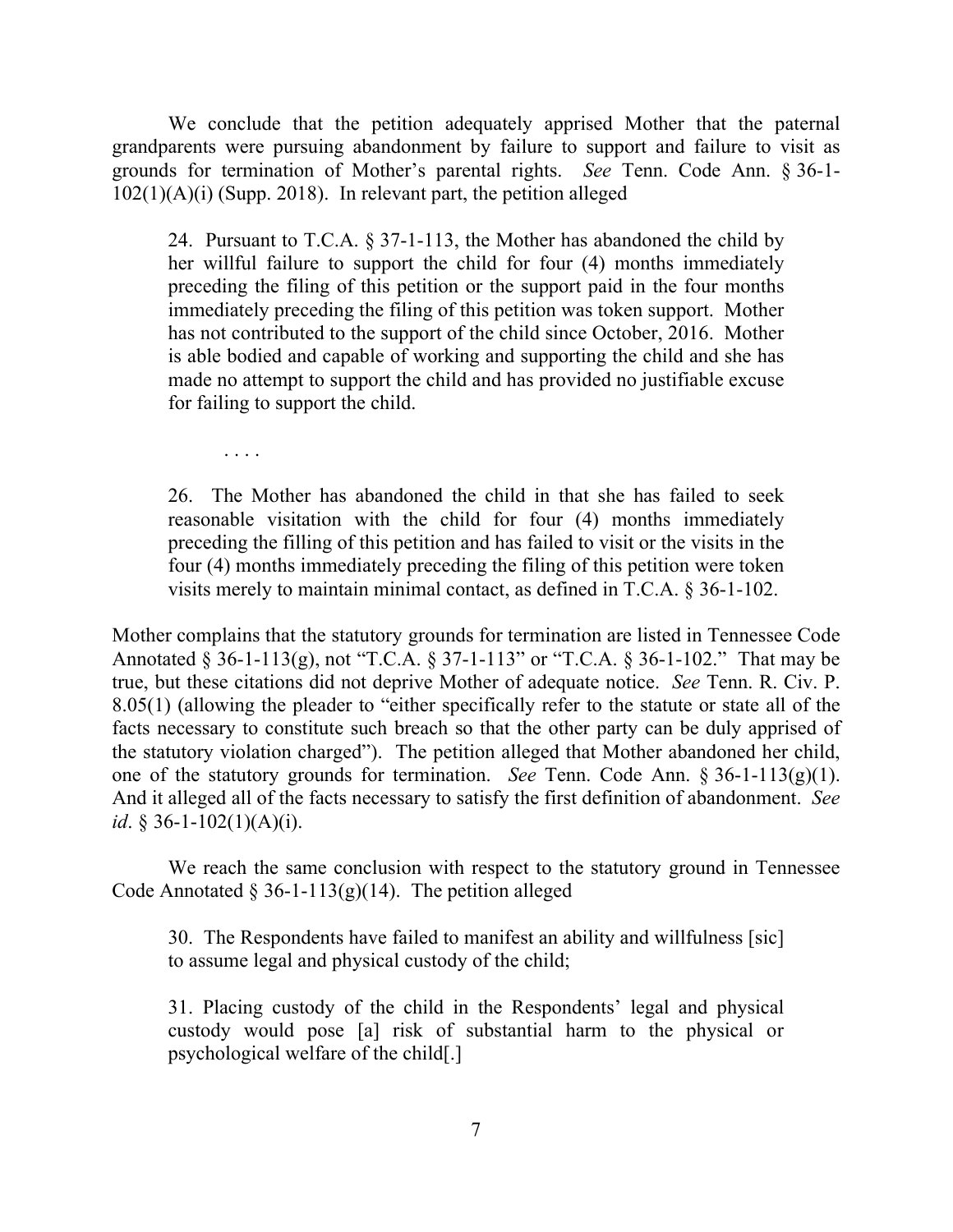Mother maintains that these allegations could describe a ground for termination applicable only to putative fathers. *See id.* § 36-1-113(g)(9)(A)(iv). But when the petition was filed, Father was the child's legal parent, not a putative father.<sup>2</sup> See id. §§ 36-1-102(29)(A)(iv), (44). And the putative father ground does not include the language in paragraph 31. *See id.* §  $\overline{36}$ -1-113(g)(9)(A)(iv). Read together, these paragraphs fully describe the ground for termination in Tennessee Code Annotated § 36- 1-113(g)(14), which applies to legal parents. *See id.* § 36-1-113(g)(14) ("A parent or guardian has failed to manifest, by act or omission, an ability and willingness to personally assume legal and physical custody or financial responsibility of the child, and placing the child in the person's legal and physical custody would pose a risk of substantial harm to the physical or psychological welfare of the child[.]").

While the petition is not perfect, the allegations were sufficient to put Mother on notice of the grounds at issue. So we turn to whether the paternal grandparents established, by clear and convincing evidence, at least one ground for termination of Mother's parental rights.

#### B.

#### 1. Abandonment

 $\overline{a}$ 

One of the statutory grounds for termination of parental rights is "[a]bandonment by the parent." *Id.*  $\frac{2}{36}$ -1-113(g)(1). Abandonment as a ground for the termination is defined in five different ways. *See id.* § 36-1-102(1)(A). The chancery court concluded that Mother abandoned her child under the first definition.

At the time the petition was filed, the definition of abandonment included the failure "to visit or . . . to support or . . . to make reasonable payments toward the support of the child" during the four months immediately preceding the filing of the petition to terminate parental rights. *Id.* § 36-1-102(1)(A)(i).<sup>3</sup> Our focus here is on Mother's conduct between March 31, 2018, and July 30, 2018, the day before the petition was filed. *See In re Jacob C.H.*, No. E2013-00587-COA-R3-PT, 2014 WL 689085, at \*6 (Tenn. Ct. App. Feb. 20, 2014) (concluding that the day before the petition is filed is the

<sup>&</sup>lt;sup>2</sup> Mother admitted in her answer that Father executed a voluntary acknowledgement of paternity. *See* Tenn. Code Ann. § 24-7-113(a) (2017).

<sup>&</sup>lt;sup>3</sup> We find Mother's argument that the petition failed to put her on notice that she bore the burden of proof on lack of willfulness unavailing. The petition notified Mother that abandonment for failure to support and failure to visit were at issue. And the trial court properly applied the definition of abandonment that was in effect at the time the petition was filed. *See In re Braxton M.*, 531 S.W.3d 708, 732 (Tenn. Ct. App. 2017).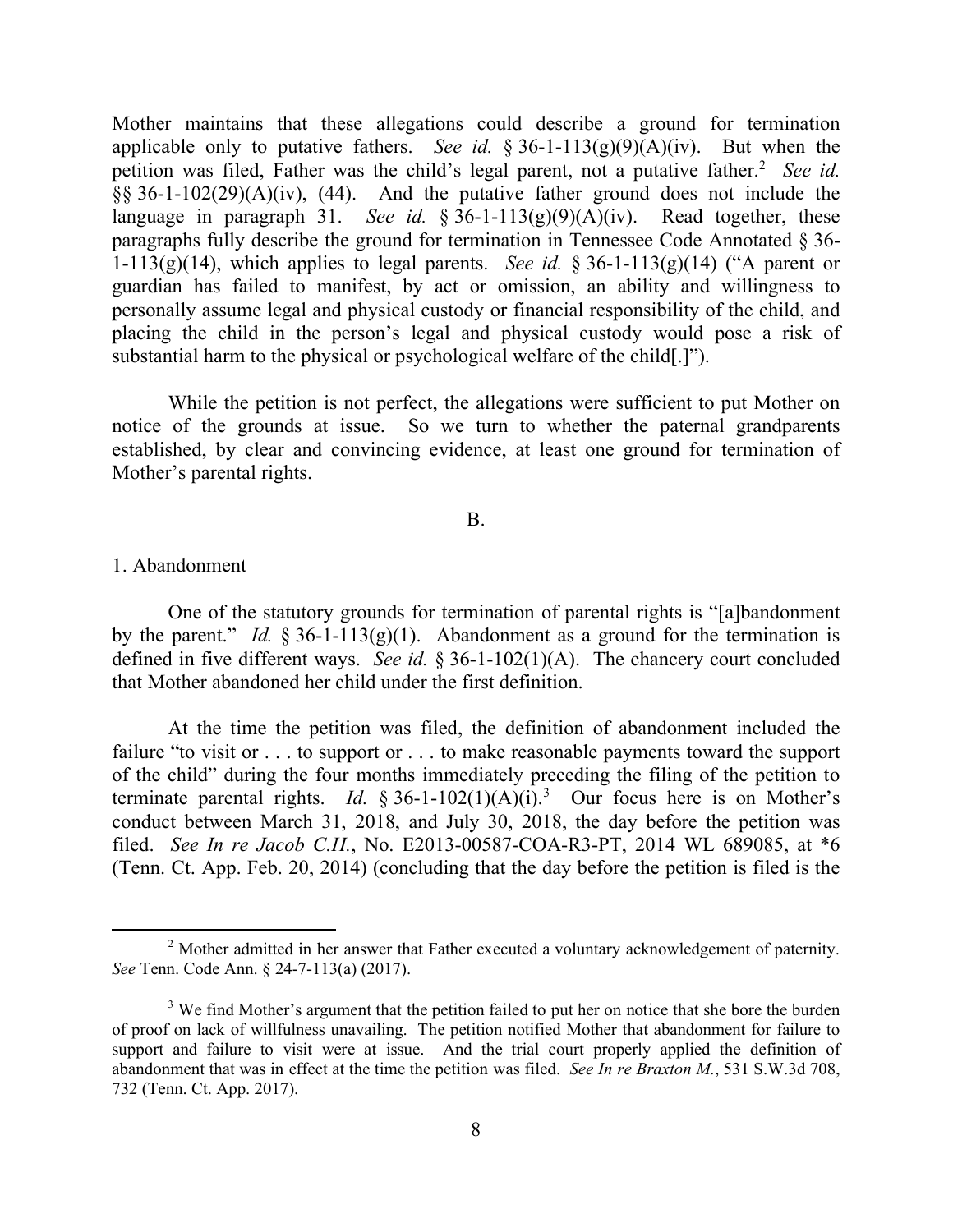last day in the relevant four-month period). The chancery court found that Mother willfully failed to visit and to support her child during the relevant four-month period.

#### a. Failure to Visit

Mother visited her child three times during the relevant period, in April, June, and July. The trial court found that these visits were merely token. *See* Tenn. Code Ann. § 36-1-102(1)(E) (A parent has failed to visit if the parent "engage[d] in [no] more than token visitation" during the relevant four-month period.). A visit is token if it is "nothing more than perfunctory" or the visits are so infrequent or short "as to merely establish minimal or insubstantial contact with the child." *Id.* § 36-1-102(1)(C). In determining whether Mother's visits were token, evidence of "the parent's conduct and the relationship between the child and the parent" outside of the four-month period provides "relevant background and context." *See In re Keri C.*, 384 S.W.3d 731, 749 (Tenn. Ct. App. 2010).

The evidence does not preponderate against the trial court's finding that Mother's visits were token. The child was only fourteen months old when Mother was arrested. They had no contact at all for almost a year after Mother's arrest. The majority of that time Mother was incarcerated. But even after her release, she waited five weeks before seeking to visit her child. The paternal grandparents questioned whether the child even recognized Mother after such a long separation. Rather than scheduling regular visits, Mother was content with infrequent, short visits at a local restaurant. Even then, Mother was chronically late and never spent one-on-one time with her child. Mother never called her child or tried to arrange a video chat between visits. *See In re Amelia M.*, No. E2012- 02022-COA-R3-PT, 2013 WL 4715043, at \*9 (Tenn. Ct. App. Aug. 30, 2013) ("Telephone calls may be relevant . . . as contact between parent and child."). While Mother gave conflicting testimony on some of these points, the trial court did not credit her testimony. And we will not second guess the court's credibility determination. *See Richards v. Liberty Mut. Ins. Co.*, 70 S.W.3d 729, 733-34 (Tenn. 2002) ("[F]indings with respect to credibility and the weight of the evidence . . . may be inferred from the manner in which the trial court resolves conflicts in the testimony and decides the case.").

Lack of willfulness is an affirmative defense to a claim of abandonment for failure to visit or support. Tenn. Code Ann. § 36-1-102(1)(I). Mother did not meet her burden of proof on this defense.<sup>4</sup> See id. Our supreme court has stated that "a parent who attempt[s] to visit and maintain relations with [her] child, but [i]s thwarted by the acts of others and circumstances beyond [her] control, [does] not willfully abandon [her] child." *In re Adoption of A.M.H.*, 215 S.W.3d at 810. At trial, Mother complained that the

<sup>&</sup>lt;sup>4</sup> Mother contends that the trial court erred in finding that Mother did not raise the affirmative defense of willfulness in her answer or at trial. The trial court's error, if any, was harmless because Mother did not meet her burden of proof.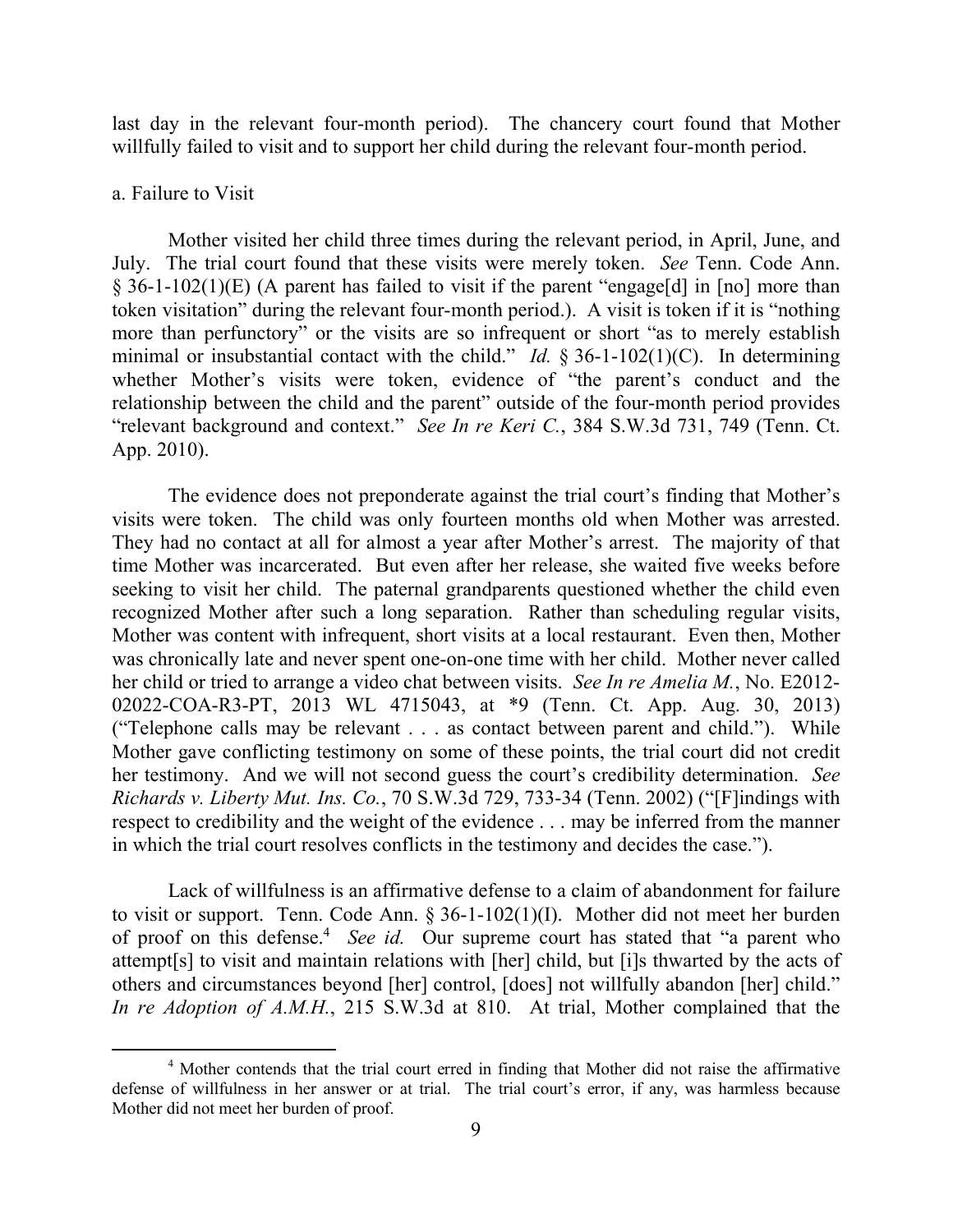paternal grandparents controlled when she could visit her child. But she conceded that they never interfered with her efforts to visit. They always responded to her calls and tried to accommodate her schedule.

We conclude that the evidence is clear and convincing that Mother abandoned her child by failure to visit during the four months preceding the filing of the petition. Her three visits were merely token. And she failed to establish that her failure to visit was not willful.

#### b. Failure to Support

The July 2018 birthday gifts were Mother's only contributions toward the support of her child. The trial court found this support was token. *See* Tenn. Code Ann. § 36-1- 102(1)(D). Support is token if it is "insignificant given the parent's means." *Id.* § 36-1- 102(B). The evidence does not preponderate against the trial court's finding. Mother had gross earnings of over \$25,000 in 2018. Even accounting for her living expenses, she had sufficient disposable income to contribute to her child's support. Maternal grandmother, who was intimately familiar with Mother's finances, testified that Mother could afford to pay at least \$30 a week in child support.

The evidence also does not preponderate against the trial court's finding that Mother's failure to support her child was willful. *See id.* § 36-1-102(1)(I). A "[f]ailure to . . . support a child is 'willful' when a person is aware of his or her duty to . . . support, has the capacity to do so, makes no attempt to do so, and has no justifiable excuse for not doing so." *In re Audrey S.*, 182 S.W.3d 838, 864 (Tenn. Ct. App. 2005). Mother was aware of her duty to support and certainly had sufficient means. Her excuse was that the paternal grandparents "didn't ask, even though I asked them if they needed anything, and just having to pay my own bills." The paternal grandparents denied Mother ever offered any support. And the trial court did not credit Mother's testimony on that point. *See Richards*, 70 S.W.3d at 733-34. The paternal grandparents' failure to ask for help, standing alone, is not a justifiable excuse. A parent's obligation to pay child support exists without a court order, much less a request from the child's custodian. *See State, Dep't of Children's Servs. v. Culbertson*, 152 S.W.3d 513, 523-24 (Tenn. Ct. App. 2004).

We also conclude that the evidence in this record is clear and convincing that Mother abandoned her child by failure to make reasonable payments toward the support of the child. The few items she provided were merely token. And she failed to prove a lack of willfulness.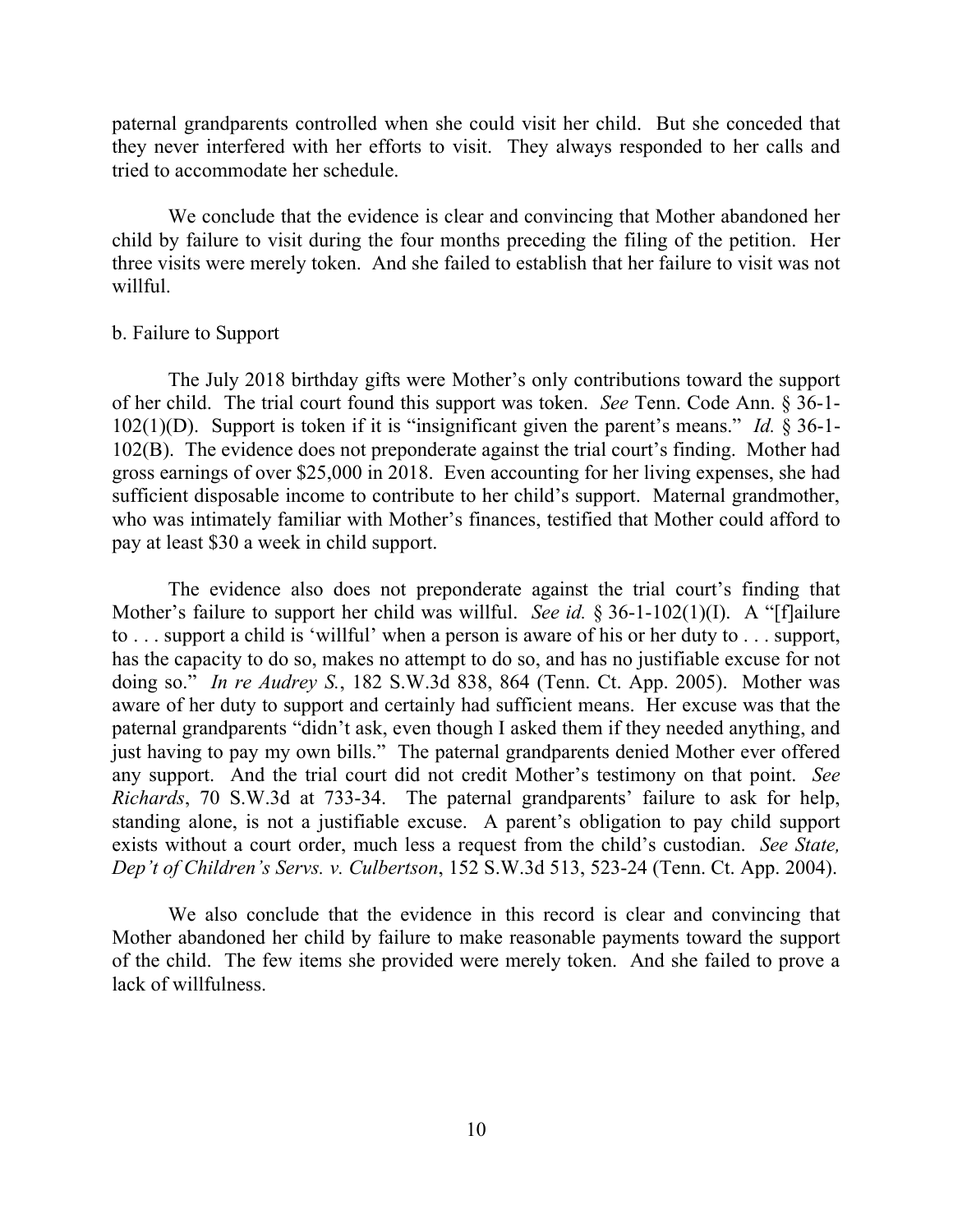2. Failure to Manifest Ability and Willingness to Assume Custody or Financial Responsibility

Finally, the court found termination of parental rights appropriate under Tennessee Code Annotated  $\S 36$ -1-113(g)(14). Under this ground, a parent's rights may be terminated if he or she

[1] has failed to manifest, by act or omission, an ability and willingness to personally assume legal and physical custody or financial responsibility of the child, and [2] placing the child in the person's legal and physical custody would pose a risk of substantial harm to the physical or psychological welfare of the child.

Tenn. Code Ann.  $\S 36-1-113(g)(14)$ . Both prongs must be established by clear and convincing evidence. *See In re Cynthia P.*, No. E2018-01937-COA-R3-PT, 2019 WL 1313237, at \*8 (Tenn. Ct. App. Mar. 22, 2019).

The paternal grandparents established by clear and convincing evidence that Mother failed to manifest both an ability and willingness to personally assume legal and physical custody and financial responsibility for her child.<sup>5</sup> While Mother claimed she was willing to assume custody, she never showed it. She never sought a return of custody after her release from incarceration. She seemed content with short, sporadic visits. She displayed no interest in her child's health, education, or well-being. She did very little to establish a meaningful relationship with her child. She never contributed to her child's support. As for ability, she may have overcome some financial hurdles, but she has yet to take any action to improve her parenting skills.

The evidence is equally clear and convincing that returning the child to Mother's custody would pose a risk of substantial harm to her child's physical or psychological welfare. Mother argued at trial that she was financially secure, had ended her relationship with Father, and no longer had a cat. But these changes, while positive, did not address the core problem—Mother's failure to pay appropriate attention to the children in her care. So we can conclude the child, more likely than not, faced a real

 $\overline{a}$ 

<sup>&</sup>lt;sup>5</sup> This Court has split over the proper interpretation of the first prong of Tennessee Code Annotated § 36-1-113(g)(14). *See In re Ellie K.*, No. M2019-01269-COA-R3-PT, 2020 WL 1943522, at \*9-11 (Tenn. Ct. App. Apr. 23, 2020) (describing the Court's differing views on the first prong). The split concerns whether a parent must fail to manifest *both* an ability and willingness to assume custody or financial responsibility or whether a parent must fail to manifest *either* an ability or willingness to assume custody or financial responsibility. *Compare In re Ayden S.*, No. M2017-01185-COA-R3-PT, 2018 WL 2447044, at \*7 (Tenn. Ct. App. May 31, 2018), *with In re Amynn K.*, No. E2017-01866-COA-R3-PT, 2018 WL 3058280, at \*14 (Tenn. Ct. App. June 20, 2018). Here, under either view, the paternal grandparents met their burden of proof.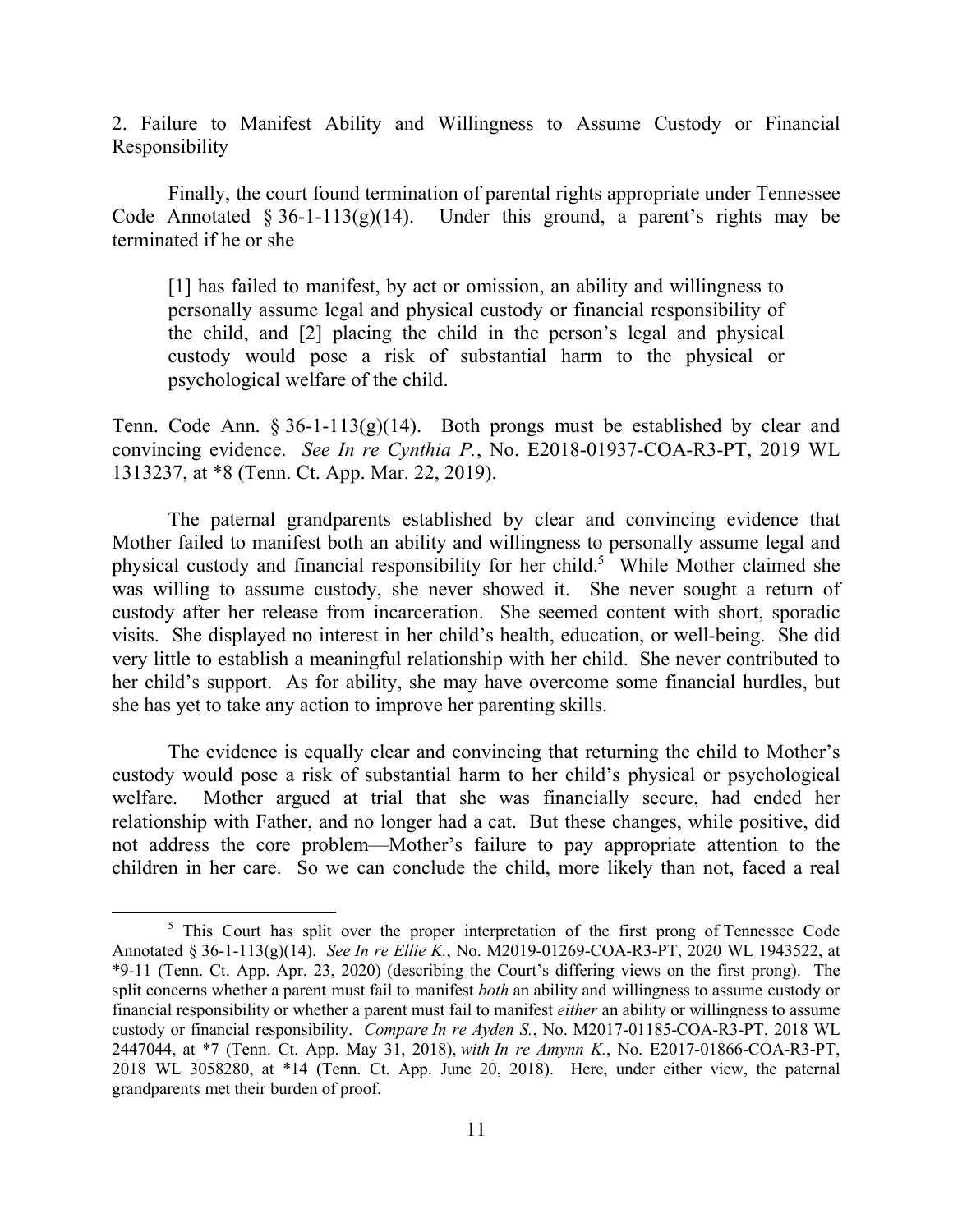hazard or danger of harm if returned to Mother. *See Ray v. Ray*, 83 S.W.3d 726, 732 (Tenn. Ct. App. 2001).

C.

Because "[n]ot all parental misconduct is irredeemable," our parental termination "statutes recognize the possibility that terminating an unfit parent's parental rights is not always in the child's best interests." *In re Marr*, 194 S.W.3d 490, 498 (Tenn. Ct. App. 2005). So even if a statutory ground for termination is established by clear and convincing evidence, we must also determine whether termination of parental rights is in the child's best interests. Tennessee Code Annotated  $\S$  36-1-113(i) lists nine factors that courts must consider in making a best interest analysis. The "factors are illustrative, not exclusive, and any party to the termination proceeding is free to offer proof of any other factor relevant to the best interests analysis." *In re Gabriella D*., 531 S.W.3d 662, 681 (Tenn. 2017). In reaching a decision, "the court must consider all of the statutory factors, as well as any other relevant proof any party offers." *Id.* at 682. The best interest analysis is a fact-intensive inquiry, and each case is unique. *White v. Moody*, 171 S.W.3d 187, 193-94 (Tenn. Ct. App. 2004).

The focus of this analysis is on what is best for the child, not what is best for the parent. *In re Marr*, 194 S.W.3d at 499. Additionally, the analysis should take into account "the impact on the child of a decision that has the legal effect of reducing the parent to the role of a complete stranger." *In re C.B.W*., No. M2005-01817-COA-R3-PT, 2006 WL 1749534, at \*6 (Tenn. Ct. App. June 26, 2006). Although "[f]acts relevant to a child's best interests need only be established by a preponderance of the evidence, . . . the combined weight of the proven facts [must] amount[] to clear and convincing evidence that termination is in the child's best interests." *In re Carrington H*., 483 S.W.3d 507, 535 (Tenn. 2016).

The trial court found that all nine factors favored termination. Based on this record, we find the evidence preponderates against the trial court's finding on factors seven and eight.

The seventh factor focuses on the parent's home environment. *See* Tenn. Code Ann. § 36-1-113(i)(7) ("Whether the physical environment of the parent's . . . home is healthy and safe, whether there is criminal activity in the home, or whether there is such use of [intoxicants] as may render the parent . . . consistently unable to care for the child in a safe and stable manner[.]"). The trial court found this factor favored termination based on the condition of Mother's home at the time of her arrest and her failure to obtain homemaker services. But the only proof in this record concerning Mother's home environment at the time of trial was that the home was clean and pet-free. And the paternal grandparents submitted no evidence of any criminal activity or current drug use in the home. This factor favors Mother.